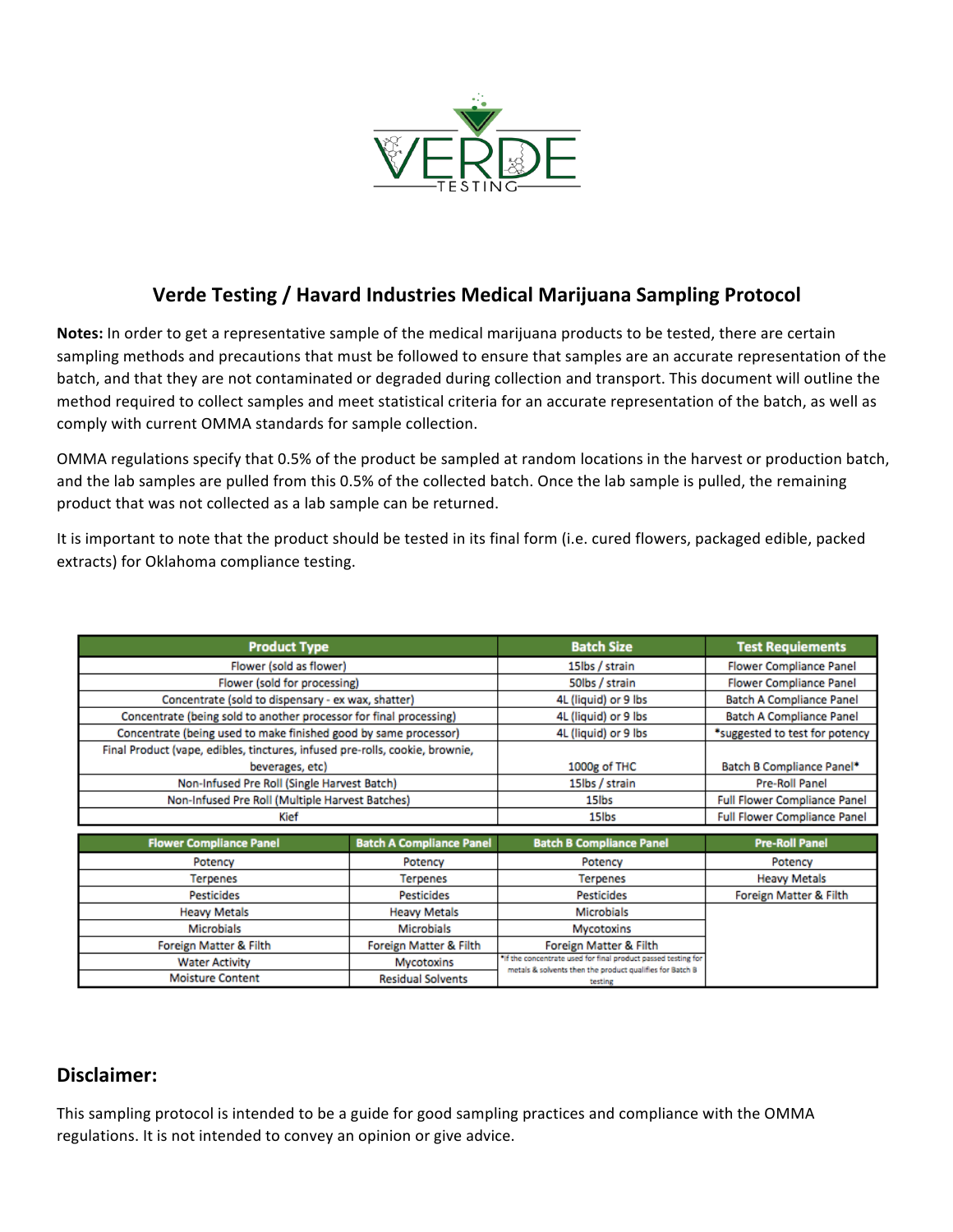# **Flower Samples:**

- 1.) Fresh (non-cured) and cured samples should only be handled with clean gloves. Bacteria, yeast, and mold can be transferred from bare hands and should be avoided.
- **2.)** Flower samples should be taken from 5 to 7 different places at random to ensure that the sample is representative of the batch. Sample weight should be at least 6g, but not exceed 10g. The sample must be divided into 2 separate, equal sized samples. One labeled primary and one labeled reserve.
- 3.) Fresh samples should be refrigerated to inhibit growth of bacteria. Freezing of samples may cause damage to the plant.
- 4.) Samples should be placed into clean airtight sample containers and sealed with tamper evident tape. Samples should be labeled with the sample name (including unique identifiers if submitting multiple samples from one lot), collection date, sample weight, and customer name at a minimum.
- 5.) All samples must be accompanied with a Verde Testing Transportation Manifest/COC form that is complete with the sample name (including unique identifiers if submitting multiple samples from one lot), collection date, sample weight, and customer name at a minimum. Samples must be relinquished by signature from the customer to the Transporter, and the time and date must be recorded.
- 6.) Transporter must sign to accept the samples, and the time and date must be recorded.

# Non-Infused Pre-Rolls: (using flower from a single harvest batch that has previously passed a full compliance panel)

- 1.) Samples should only be handled with clean gloves. Bacteria, yeast, and mold can be transferred from bare hands and should be avoided.
- 2.) Sample weight should be at least 3g, but not exceed 5g. The sample must be divided into 2 separate, equal sized samples. One labeled primary and one labeled reserve.
- 3.) Samples should be placed into clean airtight sample containers and sealed with tamper evident tape. Samples should be labeled with the sample name (including unique identifiers if submitting multiple samples from one lot), collection date, sample weight, and customer name at a minimum.
- 4.) All samples must be accompanied with a Verde Testing Transportation Manifest/COC form that is complete with the sample name (including unique identifiers if submitting multiple samples from one lot), collection date, sample weight, and customer name at a minimum. Samples must be relinquished by signature from the customer to the Transporter, and the time and date must be recorded.
- 5.) Transporter must sign to accept the samples, and the time and date must be recorded.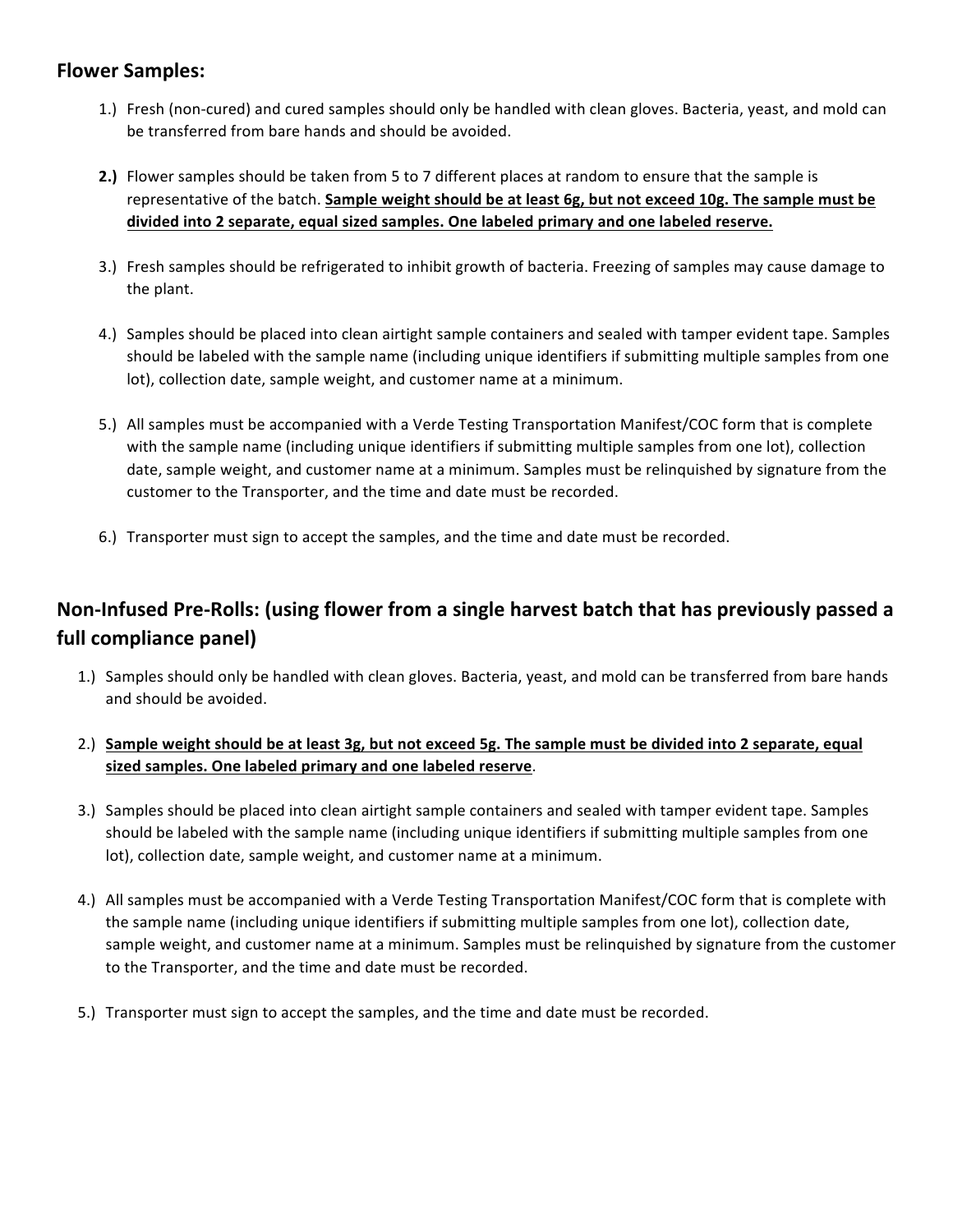# Non-Infused Pre-Rolls: (containing multiple harvest batches, concentrate, flavor or **derivatives)**

1.) Samples should only be handled with clean gloves. Bacteria, yeast, and mold can be transferred from bare hands and should be avoided.

#### 2.) Sample weight should be at least 6g, but not exceed 10g. The sample must be divided into 2 separate, equal sized samples. One labeled primary and one labeled reserve.

- 3.) Samples should be placed into clean airtight sample containers and sealed with tamper evident tape. Samples should be labeled with the sample name (including unique identifiers if submitting multiple samples from one lot), collection date, sample weight, and customer name at a minimum.
- 4.) All samples must be accompanied with a Verde Testing Transportation Manifest/COC form that is complete with the sample name (including unique identifiers if submitting multiple samples from one lot), collection date, sample weight, and customer name at a minimum. Samples must be relinquished by signature from the customer to the Transporter, and the time and date must be recorded.
- 5.) Transporter must sign to accept the samples, and the time and date must be recorded.

### **Kief:**

- 1.) Samples should only be handled with clean gloves. Bacteria, yeast, and mold can be transferred from bare hands and should be avoided.
- 2.) Sample weight should be at least 2g, but not exceed 5g. The sample must be divided into 2 separate, equal sized samples. One labeled primary and one labeled reserve.
- 3.) Samples should be placed into clean airtight sample containers and sealed with tamper evident tape. Samples should be labeled with the sample name (including unique identifiers if submitting multiple samples from one lot), collection date, sample weight, and customer name at a minimum.
- 4.) All samples must be accompanied with a Verde Testing Transportation Manifest/COC form that is complete with the sample name (including unique identifiers if submitting multiple samples from one lot), collection date, sample weight, and customer name at a minimum. Samples must be relinquished by signature from the customer to the Transporter, and the time and date must be recorded.
- 5.) Transporter must sign to accept the samples, and the time and date must be recorded.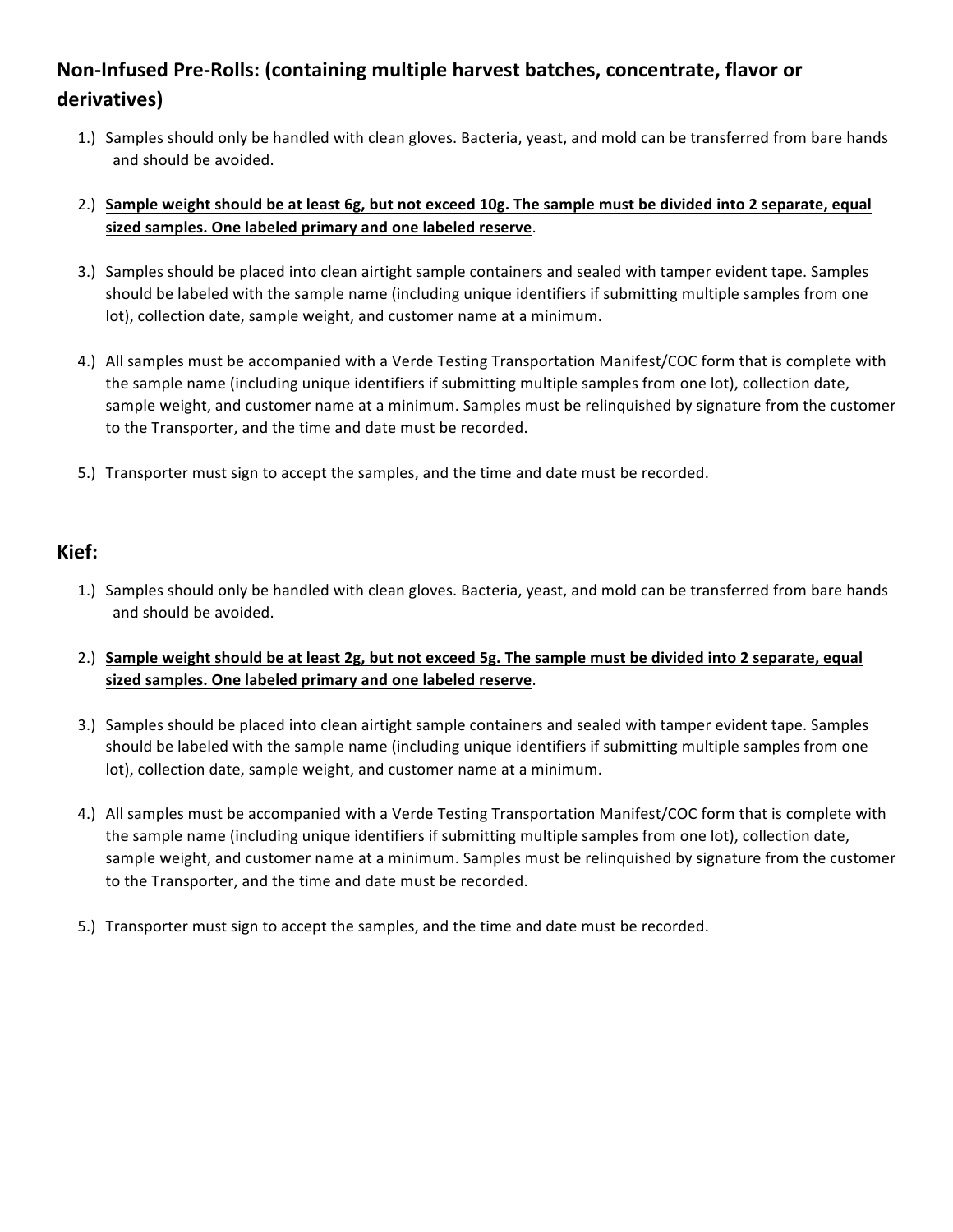### **Concentrates, Extracts and Shatter:**

- 1.) Samples should only be handled with clean gloves. Bacteria, yeast, and mold can be transferred from bare hands and should be avoided.
- 2.) The sample should be well mixed to ensure that the sample is consistent if possible. Samples should be taken from 5 to 7 different places at random to ensure that the sample is representative of the batch. **Sample weight** should be at least 2g, but not exceed 5.0g. The sample must be divided into 2 separate, equal sized samples. **One labeled primary and one labeled reserve.**
- 3.) (Precautionary at this point) Live resin samples should be refrigerated to inhibit growth of bacteria.
- 4.) Samples should be placed into clean airtight sample containers and sealed with tamper evident tape. Samples should be labeled with the sample name (including unique identifiers if submitting multiple samples from one lot), collection date, sample weight, and customer name at a minimum.
- 5.) An empty sample container (i.e. glass compact, silicon compact, syringe, vape cartridge) should be submitted along with the samples for each sample container submitted with sample.
- 6.) All samples must be accompanied with a Verde Testing Transportation Manifest/COC form that is complete with the sample name (including unique identifiers if submitting multiple samples from one lot), collection date, sample weight, and customer name at a minimum. Samples must be relinquished by signature from the customer to the Transporter, and the time and date must be recorded.
- 7.) Transporter must sign to accept the samples, and the time and date must be recorded.

# **Moon Rocks:**

- 1.) Samples should only be handled with clean gloves. Bacteria, yeast, and mold can be transferred from bare hands and should be avoided.
- 2.) Samples should consist of 5 to 7 different pieces at random if possible, to ensure that the sample is representative of the batch. Sample weight should be at least 6g, but not exceed 20g. The sample must be divided into 2 separate, equal sized samples. One labeled primary and one labeled reserve.
- 3.) Samples should be placed into clean airtight sample containers and sealed with tamper evident tape. Samples should be labeled with the sample name (including unique identifiers if submitting multiple samples from one lot), collection date, sample weight, and customer name at a minimum.
- 4.) All samples must be accompanied with a Verde Testing Transportation Manifest/COC form that is complete with the sample name (including unique identifiers if submitting multiple samples from one lot), collection date, sample weight, and customer name at a minimum. Samples must be relinquished by signature from the customer to the Transporter, and the time and date must be recorded.
- 5.) Transporter must sign to accept the samples, and the time and date must be recorded.